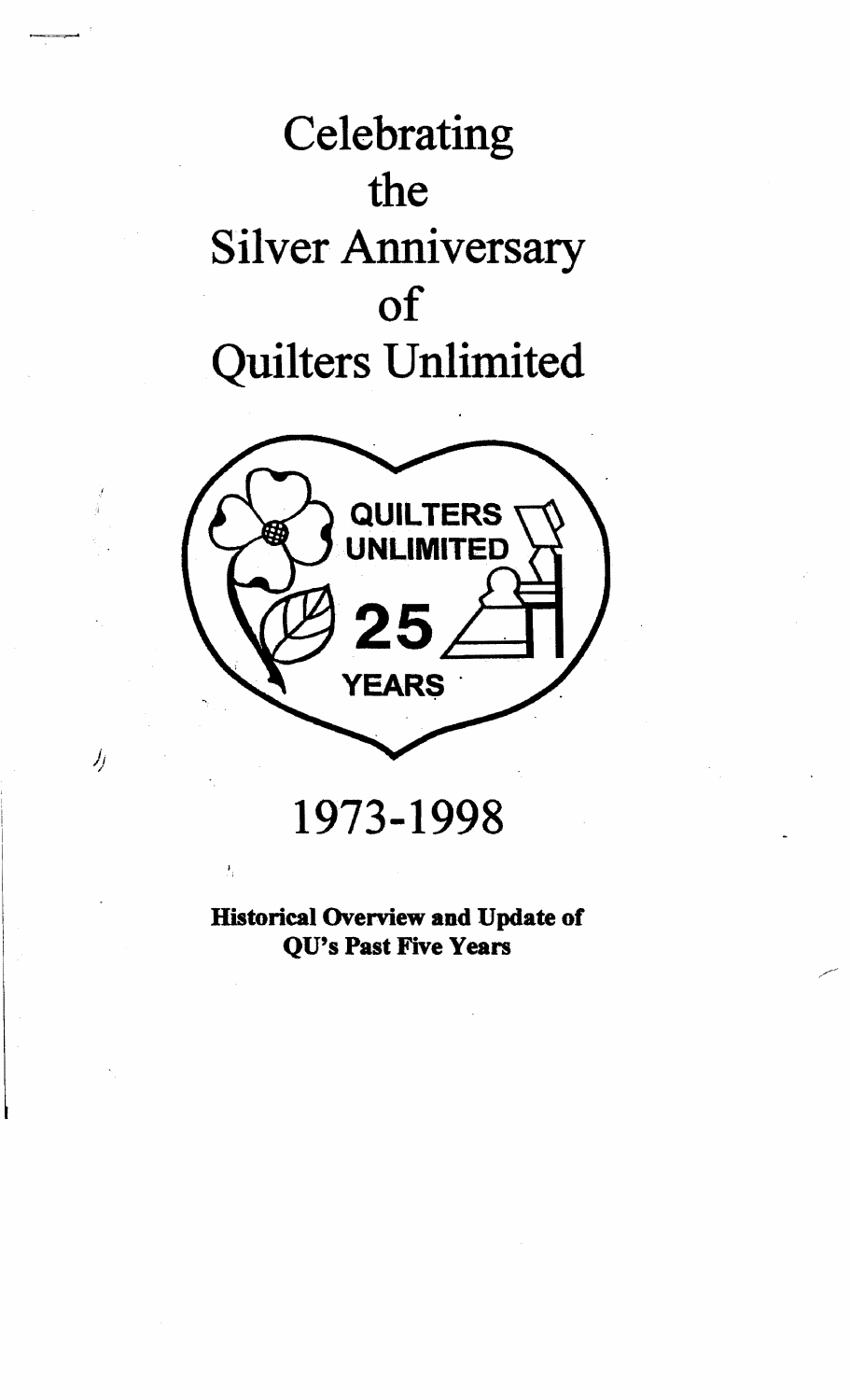Dear Fellow QU Members,

Celebrating the anniversary of the birth of QU over 25 years ago has given us a good opportunity to be festive this year. My thanks to the movers and shakers behind all of this. One of the big responsibilities of the anniversary committee has been to assemble this document - a summary of the past five years of QU activities.\* Chapter representatives throughout the year have been:

| Annandale           | Billie Tuzo & Jane McDowell        |  |  |
|---------------------|------------------------------------|--|--|
| <b>Arlington</b>    | <b>Margaret Frick</b>              |  |  |
| Burke               | Glennda Shriver & Pat Adams        |  |  |
| Centreville         | <b>Joan Toomey</b>                 |  |  |
| Fairfax             | Karen Pettibone & Mary Grace Ronan |  |  |
| <b>Falls Church</b> | Terri Willett                      |  |  |
| McLean              | Joan Clemons                       |  |  |
| Mount Vernon        | Mary Stauss & Anne Parke           |  |  |
| Reston              | Kendall Martin & Carol O'Neill     |  |  |
| Springfield         | Marianne Lloyd & Susan White       |  |  |
| Vienna              | Kay Lettau & Barbara Tricarico     |  |  |

Others who made special contributions are:

- Carol O'Neill (R) for her invaluable help to me writing and editing this document
- JoAnne Tikkala  $(S)$  for extracting information about Big QU from old newsletters
- Chapter historians for helping assemble the information from their groups
- Gene Ives (MV) for the design of our logo that has been used throughout the year
- Lesly-Claire Greenberg (V) for designing the anniversary mystery quilt
- Carla Schardt  $(R)$  for assembling the signature quilt
- Joan Toomey  $(C)$  for making the center block for the signature quilt
- Nancy Karst (B) for setting up a display of our community service works at the annual show
- Kay Lettau(V) for organizing an exhibit of past-presidents' quilts at the annual meeting
- $\sqrt{1}$ . Individual chapters and program chairmen for incorporating the theme into their activities this year as well as into the big QU events for which they were responsible
	- Leslie Pfeifer (V) for giving us meeting space at the Quilt Patch

My sincere thanks to all of you and any others who helped as well as to the members for their enthusiastic participation in events throughout the year.

Carolyn Lynch<br>Chairman, QU 25<sup>th</sup> Anniversary Committee May 14, 1998



\*A copy of "Highlights of 20 Years" that was published May 20, 1993, has been given to the historian or president of all the individual chapters.

1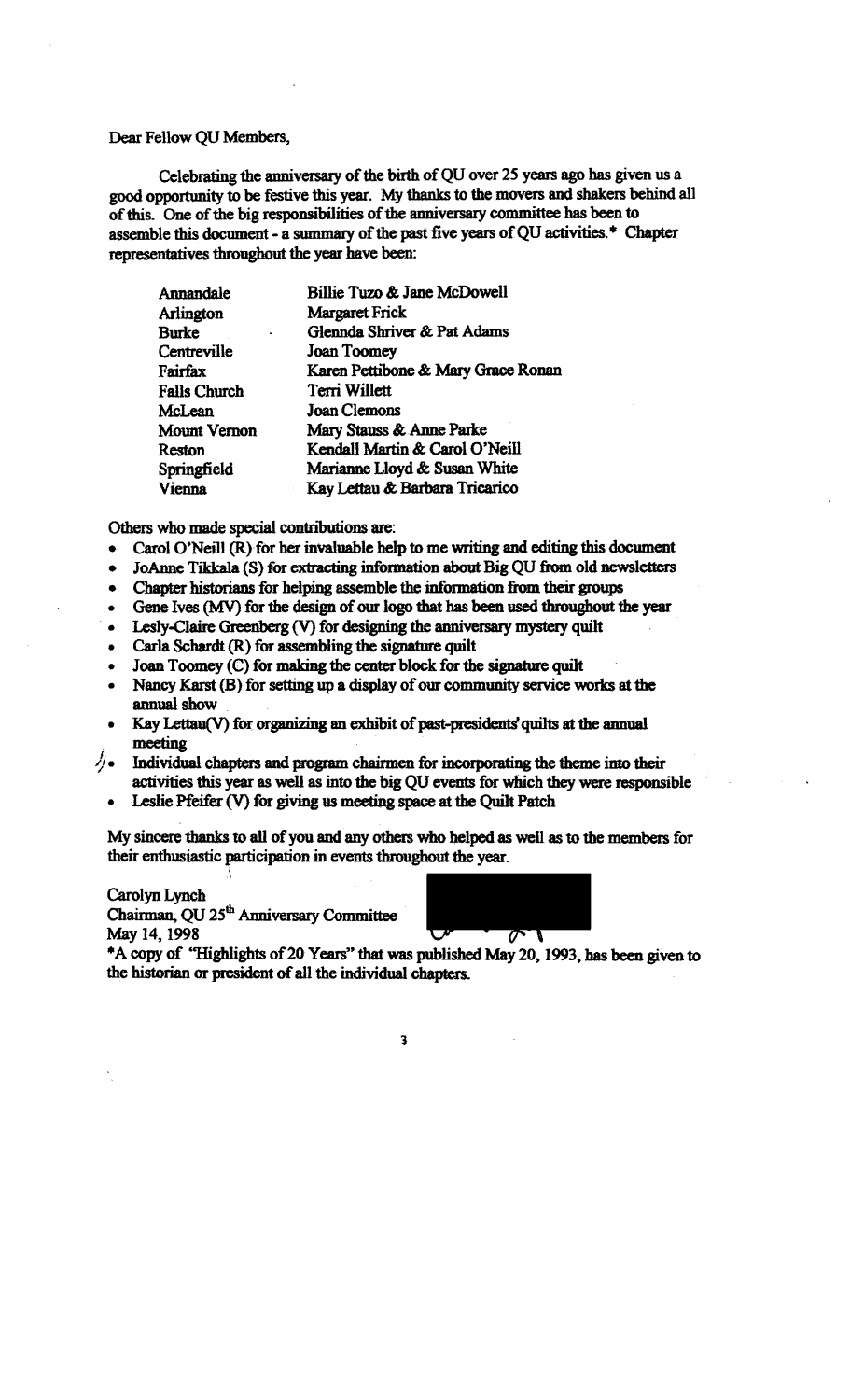### **Quilters Unlimited Executive Board Officers**

Barbara Tricarico (V) Jackie Thompson (F) Carol O'Neil] (R) Terri Willett (FC) Jackie Isbell (B) Judy Babb (A) Marie Milow (Ar) &. Judy Babb (A)

Rosemary O'Brien (Ar) Terri Willett (FC) Kathy Gray (B,F) Judy Muller (S,McL) Joyce Tobias (A) Sally Price (Ar) Susan Neilson (Ar)

#### 1993-94

President Vice President **Secretary** Treasurer Newsletter Editor Nominating Com. Quilt Show Chair\*

#### 1995-96

President Vice President **Secretary** Treasurer Newsletter Editor Nominating Com. Quilt Show Cbair\*

# 1997·98

President

**Secretary** Treasurer

Vice President Newsletter Editor Nominating Com Quilt Show Chair President Ex-Officio Loretta Spittle (S) Joan Toomey (C) Kathy Nagle (C,F) Carla Schardt (R) Sharon McDonagh (Ar) Karen Naylor (FC, V) Pat Adams (B) Terri Willett (FC)

#### 1994-95

President Vice President **Secretary** Treasurer Newsletter Editor Nominating Com Quilt Show Chair\*

Kathy (B,F) Beth Fagerberg (C) Jackie IsbeU (B) Sally Price (Ar) Judy Babb (A)

Carol O'Neill (R) Theresa Defore (FC)

### 1996-97

President Vice President **Secretary Treasurer** Newsletter Editor Nominating Com Quilt Show Chair President Ex-Officio

/ Terri Willett (FC) Loretta Spittle (S) Marianne Janney (R) Carla Schardt (R) Joyce Tobias (A) Linda Birkner (C, V) Susan Neilson (Ar) Rosemary O'Brien (Ar)



From the 1997-98 Quilters Unlimited President·

"Many quilt historians credit the American Bicentennial Celebration with generating the current quilting enthusiasm. Those whose business it is to forecast economic and social trends believed initially that the quilting revival would be nothing more than a fad. No one considered that quilting would become the billion dollar industry it has become today.

The growth of Quilters Unlimited is a grass roots testament to the national trends. Membership grows steadily, participation in our annual quilt show increases both by exhibitors and viewers and no member ever has enough fabric or quilting notions.

While social historians spend hours analyzing why quilting endures, we as a guild can explain simply for our 25 years that it is fun, full of personal reward and a peaceful pasttime!"

Loretta Spittle, QU President, 1997-98



\*Appointed position until 1996-97. when it became an elected board position.

4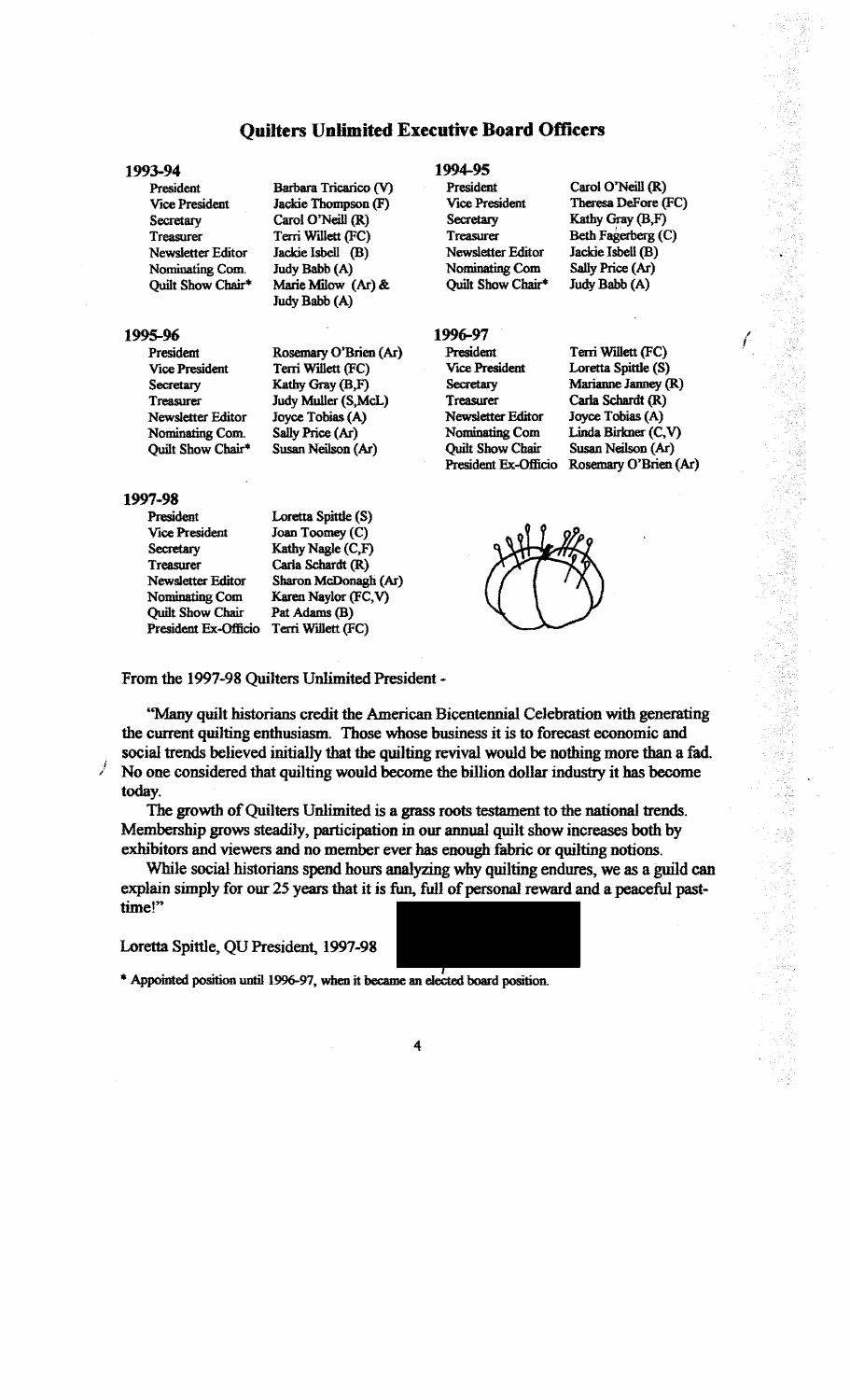## Celebrating 25 Years: 1973-1998

Happy  $25<sup>th</sup>$  anniversary, Ouilters Unlimited! As an organization we've been bringing together quilters from throughout Northern Virginia since May 17, 1972, when Bonnie Spather met at the Merrifield Village Apartments with sixteen other women interested in quilting as a group. From this informal get-together came plans to organize area quilters initially as a chapter of the National Quilting Association; a short time later it was decided to form an independent group. Hazel Carter drafted a constitution and bylaws, and Quilters Unlimited came into being to:

- Preserve the tradition, culture and history of quilting
- Promote the knowledge and understanding of all aspects of quilting
- Enjoy rather than judge each other's work

The first meeting of QU was held in January 1973, with Bonnie Spather as president. The Epworth (Annandale) chapter, the charter group, had 37 paid members at the end of that year. Over the past quarter of a century QU has grown from the first-year total of 172 members in three chapters to almost 1,200 men and women in 1998 in the following eleven chapters:

| Chapter                       | Year      | Initial    | Spring 1993 | Spring 1998  |
|-------------------------------|-----------|------------|-------------|--------------|
|                               | Organized | Membership | Membership  | Membership*  |
| Annandale $(A)$ <sup>**</sup> | 1973      | 37         | 78          | 78 (84)      |
| Arlington (Ar)                | 1974      | 18         | 64          | 83 (85)      |
| Burke (B)                     | 1983      | 43         | 115         | 162 (179)    |
| Centreville $(C)$             | 1992      | 21         | 21          | 76 (79)      |
| Fairfax (F)                   | 1975      | 8          | 99          | 127 (139)    |
| Falls Church (FC)             | 1974      | 12         | 79          | 90 (100)     |
| McLean (McL)                  | 1975      | 15         | 92          | 109 (119)    |
| Mount Vernon (MV)             | 1973      | 34         | 37          | 70 (71)      |
| Reston(R)                     | 1980      | 10         | 92          | (112)<br>107 |
| Springfield (S)               | 1974      | 12         | 53          | 95 (106)     |
| Vienna (V)                    | 1973      | 52         | 213         | 200 (206)    |

 $\lambda$ <sup>\*</sup>Number in ( ) includes associate members who belong to more than one chapter. \*\*Letter in ( ) is the abbreviation for individual chapters.

Not surprisingly, the organizational structure ofQU has grown along with the membership. The major change was obtaining nonprofit 501 ( $c$ )(3) status based on being an educational group; work on this began under the guidance of Debbie Repass  $(B)$  in 1986 and culminated in 1994. Increasingly complex tax requirements, raffle regulations, and greater QU income and expenses led to hiring a year-round accountant in 1996 to work in conjunction with QU's Treasurer. Dues through 1998-99 remain at \$15, the amount established in 1989. QU bylaws were revised in 1996-97. Changes included moving the start of the membership year from September to July and adding the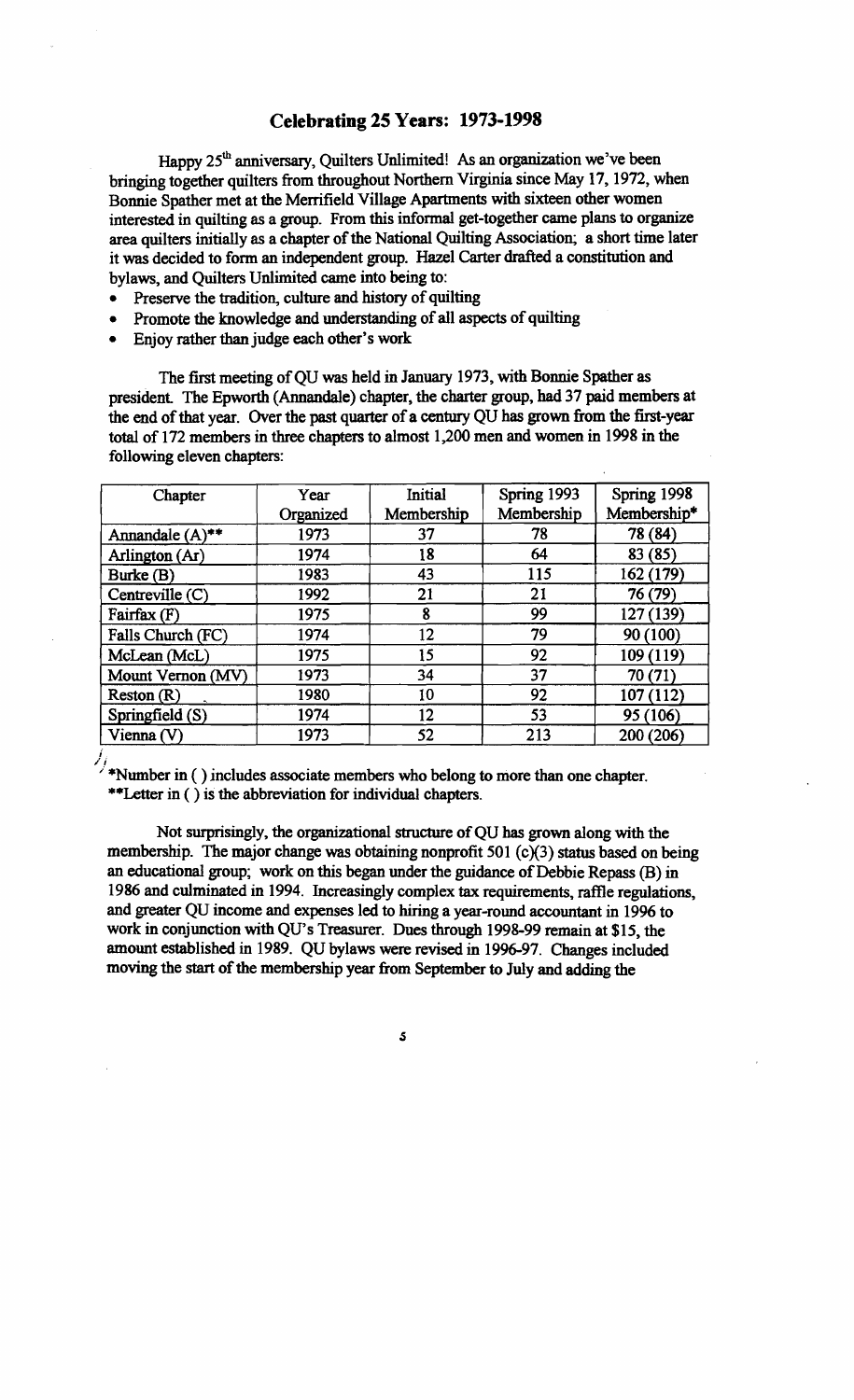President Ex-Officio and the Quilt Show Chainnan to QU's Executive Board. The show chairmanship had been a rotating chapter assignment until 1990; it was an appointed committee position from 1991 to 1995 before becoming an elected board position.

QU's annual show was moved in 1993 from the Vienna Community Center to more spacious accommodations at the Annandale campus of Northern Virginia Community College. Other show changes since 1992 have included replacing all the wooden quilt poles with sturdier metal ones, adding an annual exhibit of member-made cloth dolls as well as a quilter's comer to demonstrate aspects of quilting, raising funds through a silent auction of a wallhanging from each chapter plus raffling a major prize. and pennitting advertisements in the quilt program (1998). Each year individual chapters select a "Meet the Quilter" to be honored at the show and to demonstrate her special expertise. The show remains quite unique in being neither judged nor juried.

QU's Virginia Quilt, which was made as a group project in1989-91, has been much appreciated when brought to schools, churches, nursing homes, museums, quilt shows (especially the QU tent at Sully Plantation), and the like. It was particularly enjoyed by area fifth-graders studying Virginia history. However, in late 1997 QU's Executive Board, concerned about continuing to store, display and preserve the quilt, voted to present it to the Virginia Quilt Museum. Remaining copies of the accompanying pattern book, "Virginia is for Quilt Lovers," have also been donated to the museum. The quilt is taking a detour in getting to the museum in Harrisonburg, first going to Japan to be shown by invitation in November 1998 at International Quilt Week Yokohama.

QU events continue to include a Fall and a Winter Quilt-In, a Fall Luncheon-Seminar, the spring show, and an annual meeting and speaker to close out the QU year. QU's library at the Fred Packard Center currently boasts 185 titles available for members to check out. In addition to "Threads," QU's quarterly newsletter. Barbara Tricarico (V) set up and oversees an e-mail directory of members and e-mail updates for QU. Toshiko Uchiyama (V) expertly created a QU web page in 1997.

To augment QU's treasury, tote bags with the QU logo were offered for sale in 1995; quilt T-shirts were sold the following year, and commemorative  $25<sup>th</sup>$  anniversary pins and tote bags in 1997.

#### Highlights of the Past Five Years

*,i* 

<sup>i</sup>1993-94: For our demonstration of quilting at the Labor Day Wolftrap International Children's Festival, QU members prepared over 2,000 quilt "sandwiches"; even more could have been used. QU also demonstrated at the September 12 Sully Plantation Quilt Show. The Fall Seminar featured Virginia Avery's trunk show of wearables followed by Dr. Raymond Dubard's lecture on historical aspects of African quilts. Doreen Speckmann's lecture, "Will Go Anywhere for a Quarter Yard," was enthusiastically received at the June 2 annual meeting, as were her workshops. Patty Herzog (F) won the Double Wedding Ring raffle quilt at the Fall Quilt-In. Four community-service quilts were finished from blocks started at the previous year's Quilt-Ins. The annual show was moved to the spacious gymnasium at Northern Virginia Community College in Annandale and also boasted much improved metal poles replacing some of the older wooden ones.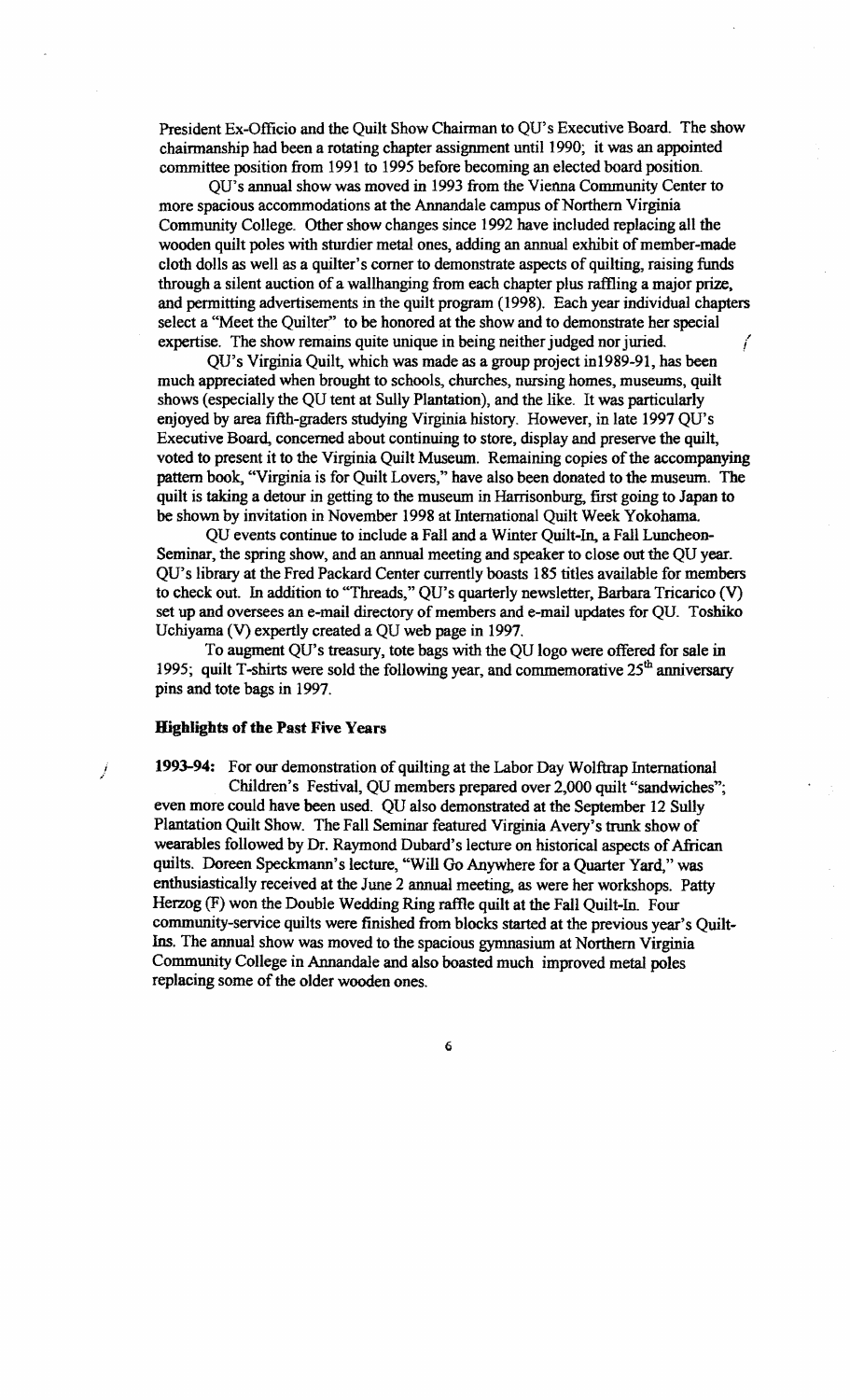1994-95: A major goal of the year was shoring up QU's treasury. This was

accomplished by selling tote bags with the QU logo and raffling a Singer Featherweight sewing machine at the Winter Quilt-In (instead of the traditional quilt raffle). For the first time, at the annual show small quilts donated by each chapter were offered in a silent auction, and there was also a raffle (of a P. Buckley Moss signed and framed quilt print). The Fall Quilt-In raftle of a Double Wedding Ring quilt was won by Mary Younce (V,A). The Fall Seminar featured editor Patty Bachelder's inside peek of quilt magazine publishing, plus Coleen Walters and Diane Herbort's fashion show of their embellished garments. Coleen and Diane followed up with workshops. Ruth McDowell spoke at the annual meeting and offered a workshop. QU members made plaids-and-stripes scrappy blocks for a fund-raiser quilt; it was completed the next year and donated to My Image After Breast Cancer (later renamed Y-Me).

1995-96: Lectures and workshops galore highlighted this year. "It's Color that Makes a Quilt Go Wow!" was Joen Wolfrom's talk at the Fall Seminar, followed by three days of workshops. Nancy Crow was featured at the annual meeting, then gave an intensive four-day workshop on "Improvisations: Let's Experiment." In addition, extra one-day workshops were offered in May by Jinny Beyer on soft-edge piecing and tessellated patterns for patchwork. QU members demonstrated quilting and specific techniques at the fall Sully Plantation Show. QU was delighted that the Smithsonian's American History Museum displayed a Christmas tree decorated with miniature quilts made by QU'ers and others in 1985 plus new miniatures contributed this year. QU was brought into the computer age with an e-mail directory of 39 members.

1996-97: Community-service projects were a focus of all QU chapters, with fund-raiser quilts and others made for more than 20 nonprofit groups. QU continued to demonstrate at the Sully Plantation Show in September, showing both general quilting and specific techniques. At the Fall Quilt-In the antique Double Wedding Ring raffle quilt was won by Joan Clemons (MV, S). The Winter Quilt-In again featured the raffle ofa Singer Featherweight. The quilt show committee focused on streamlining set-up activities to speed and ease the process. Margaret Miller lectured at the Fall Seminar, then gave workshops on "Quilts from the Wedge" and "Blockbuster Quilts." Gwen Marston was featured at the May annual meeting; her workshops were " $19<sup>th</sup>$  Century" Folk Art Appliqué" and "Liberated Block Construction."

1997-98: A celebration of QU's silver anniversary was incorporated in all activities during the year. Six original charter members of QU were honored at the Fall Seminar. Everyone in attendance received a fabric square stamped with QU's new anniversary logo. Yvonne Porcella spoke at the seminar and then offered a "Six Color Workshop" and "Fabric Painting and Embellishment." The anniversary theme continued at the Fall Quilt-In with an exchange of bell motif blocks. QU's anniversary pin, designed by Gene Ives (MV), went on sale at the Quilt-In. The unique raffle prize-was a \$300 gift certificate to a local fabric store of the winner's choice. The Winter Quilt-In featured two raffles: a Singer Featherweight won by Nancy Landis (B) and a basket